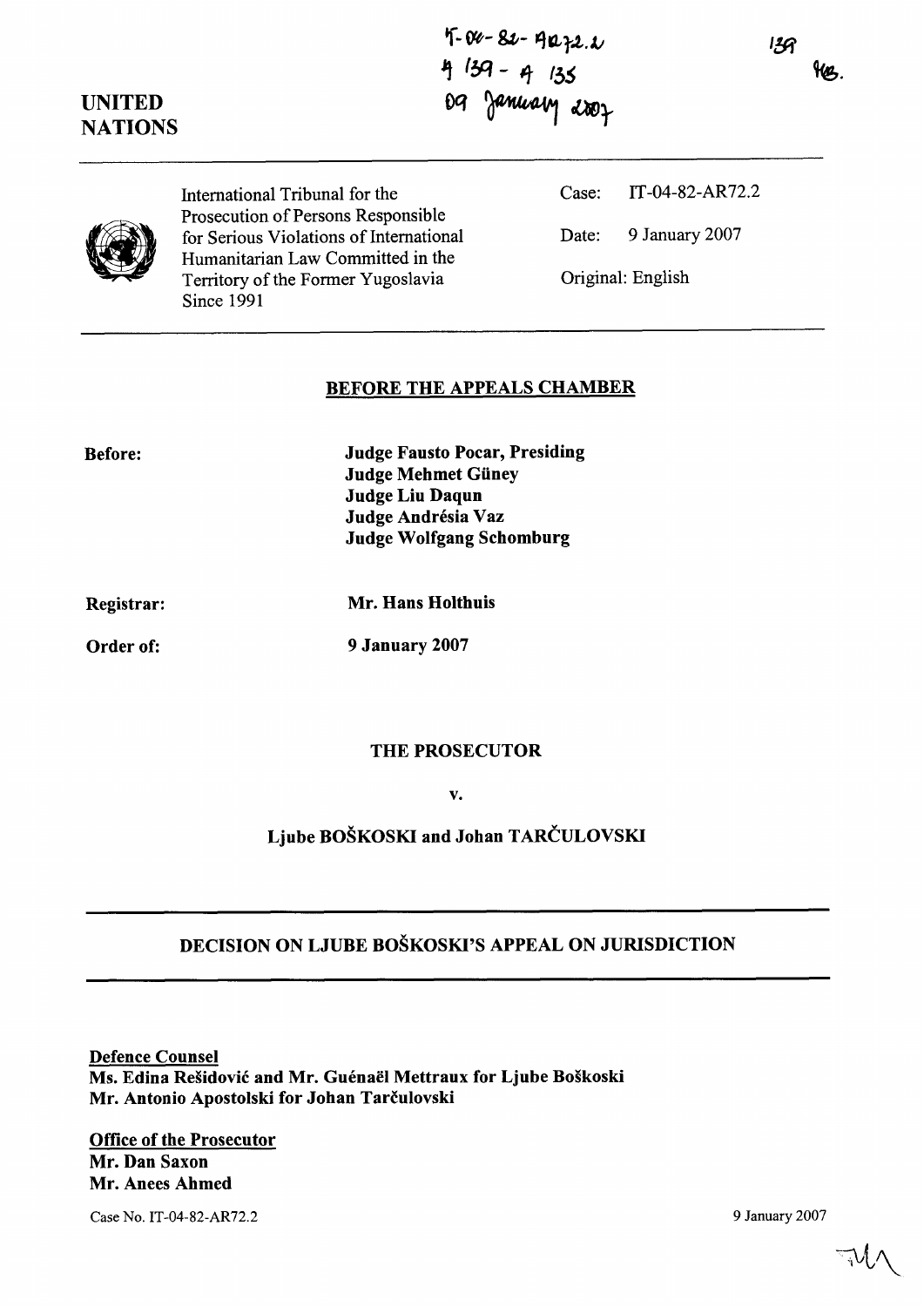1. The Appeals Chamber of the International Criminal Tribunal for the Prosecution of Persons Responsible for Serious Violations of International Humanitarian Law Committed in the Territory of the Former Yugoslavia since 1991 ("Appeals Chamber" and "International Tribunal", respectively), is seized of an appeal filed by the accused Ljube Boškoski ("Boškoski") on 22 September 2006, against a decision of the Trial Chamber dated 8 September 2006 ("Impugned Decision") dismissing his challenge to the International Tribunal's jurisdiction over him pursuant to Article 7(3) of the International Tribunal's Statute and for offences charged under Article 3 of the International Tribunal's Statute.<sup>1</sup> Boškoski further challenges the Trial Chamber's failure to dismiss

2. Boškoski is charged in the Second Amended Indictment with Article 7(3) command responsibility for murder (Count 1); wanton destruction of cities, towns or villages (Count 2); and cruel treatment (Count 3). Each Count is charged as a violation of the laws or customs of war pursuant to Article 3 of the Statute of the International Tribunal.<sup>5</sup>

the charges against him as an abuse of process.<sup>2</sup> The Prosecution filed its Response on 2 October

 $2006<sup>3</sup>$  and Boškoski filed his Reply on 6 October 2006.<sup>4</sup>

3. The Appeals Chamber does not consider that BoSkoski's Appeal is admissible as there is no basis upon which he could have properly filed his jurisdictional challenge before the Trial Chamber. The Appeals Chamber recalls that Rule 72(A)(i) of the Rules of Procedure and Evidence of the International Tribunal ("Rules") requires that challenges to jurisdiction must be "brought not later than thirty days afier disclosure by the Prosecutor to the defence of al1 material and statements referred to in Rule 66(A)(i)". Since disclosure for this case was completed in 2005, this Rule did not apply in this instance. Similarly, Rule 50(C) of the Rules, which accords the accused "a further period of thirty days in which to file preliminary motions pursuant to Rule 72 in respect of new charges" did not apply since the amended indictment did not add new charges. Accordingly, Boškoski cannot be considered as now having the right to file an appeal under Rule 72(B)(i) of the Rules. Furtherrnore, the Appeals Chamber questions the Trial Chamber's decision to recognize this motion under Rule 54 of the Rules, which effectually allowed for the circumvention of the clear provisions of Rule 72 and the time limits therein. Seeing, however, that the Impugned Decision was

138

<sup>&</sup>lt;sup>1</sup> Boškoski Defence Appeal on Jurisdiction, filed partly confidentially on 22 September 2006 ("Appeal").

Appeal, para. 64.

<sup>&</sup>lt;sup>3</sup> Prosecution's Response to the Boškoski Defence Appeal on Jurisdiction dated 22 September 2006, 2 October 2006 ("Response").

<sup>&</sup>lt;sup>4</sup>Boškoski Defence Reply to "Prosecution's Response to the Boškoski Appeal on Jurisdiction dated 22 September 2006", 6 October 2006 ("Reply").<br><sup>5</sup> Prosecutor v. Boškoski and Tarčulovski, Case No. IT-04-82-PT, Second Amended Indictment, 5 September 2005

<sup>(&</sup>quot;Second Amended Indictment").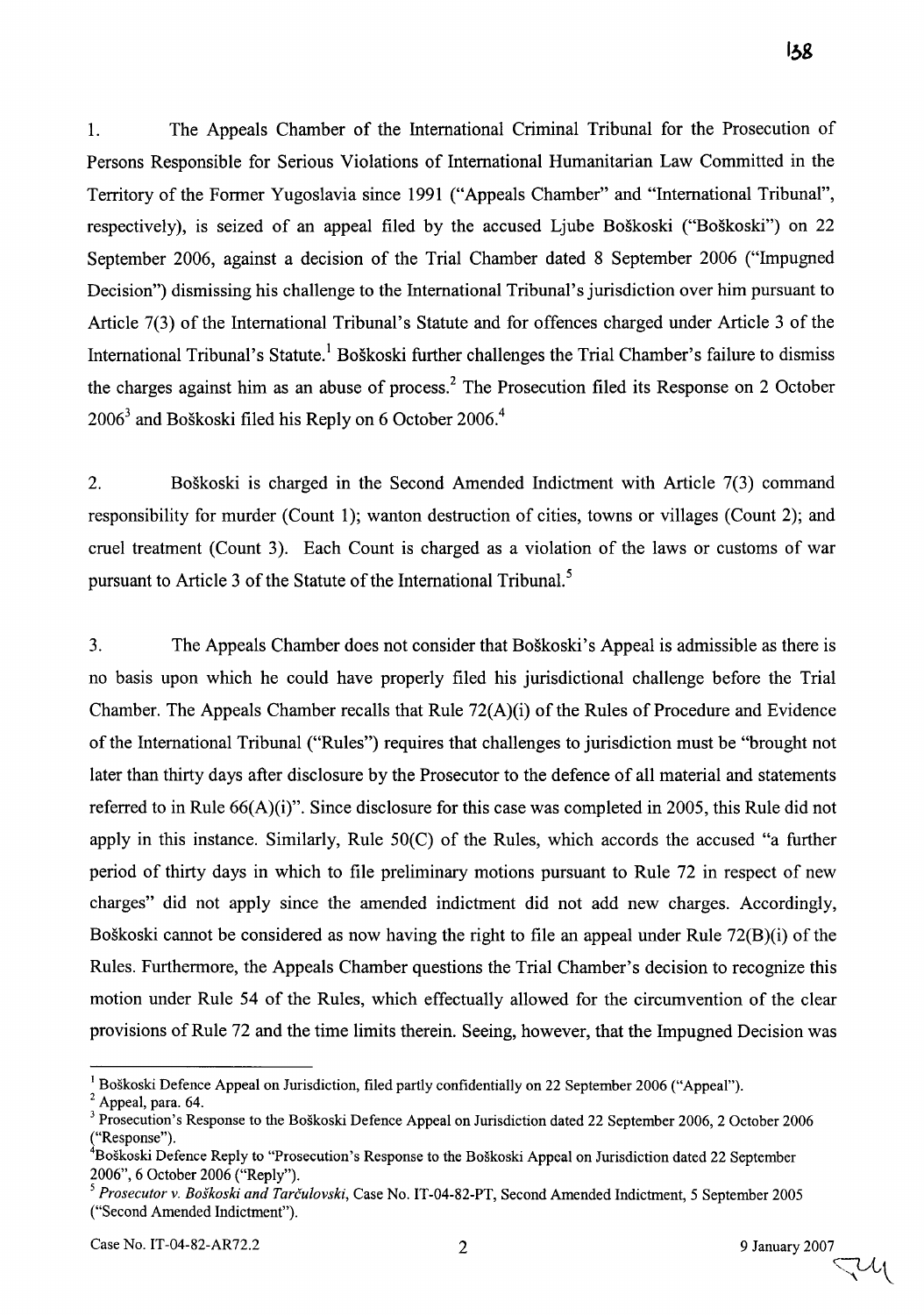considered on the basis of Rule 54, only Rule 73 of the Rules would have been applicable, necessitating certification.

4. Moreover, in the context of BoSkoski's Article 7(3) claims, the issues in question have been litigated previously. Indeed, the Trial Chamber dealt with exactly the same questions in its decision of 26 May 2006 confirming the Second Amended Indictment.<sup>6</sup> Boškoski did not choose to file for certification to appeal this decision, and thus waived his right to file an interlocutory appeal on the very same issue that he brings now a second time before the Appeals Charnber. Accordingly, the 26 May 2006 Decision has to be seen as a decision barring Boškoski from bringing an interlocutory appeal only now.

**5.** In addition to the applicability of the above reasoning *mutatis mutandis* to BoSkoski's Article 3 and abuse of process challenges to the International Tribunal's jurisdiction, the Appeals Chamber equally finds that they are not properly presented as issues of jurisdiction. Under Rule 72(D) of the Rules, motions challenging jurisdiction are restricted to challenges to the indictment on the ground that it does not relate to: (i) any of the persons indicated in Articles 1, 6, 7 and 9 of the Statute; (ii) the territories indicated in Articles 1, 8 and 9 of the Statute; (iii) the period indicated in Articles 1, 8 and 9 of the Statute; or (iv) any of the violations indicated in Articles 2, 3,4, 5 and 7 of the Statute. BoSkoski's objections as a result of the Prosecution's failure to plead that he "knew or had reason to know of the existence of an arrned conflict and nature thereof' and as a result of the Trial Chamber's failure to dismiss the charges against him as an abuse of process do not fa11 within this narrow purview.

6. On the basis of the foregoing, the Appeals Chamber, Judge Pocar dissenting in part, considers that it would be acting *ultra* **vires** if it were to address BoSkoski's Appeal on the merits. Accordingly, the Appeal is hereby **DISMISSED.** 

Done in English and French, the English text being authoritative.

Dated this 9th day of January 2007, At The Hague,<br>
The Netherlands.<br>
The Netherlands.<br>
The Netherlands.<br>
Surface Presiding Judge Pausto Pocar

Presiding Judge

Judge Pocar appends a partially dissenting opinion to this decision. **[Seal of the International Tribunal]** 

<sup>&</sup>lt;sup>6</sup> Prosecutor v. Boškoski and Tarčulovski, Case No. IT-04-82-PT, Decision on Prosecution's Motion to Amend the Indictment and Submission of Proposed Second Amended Indictment and Submission of Amended Pre-Trial Brief, *26*  May *2006 ("26* May *2006* Decision").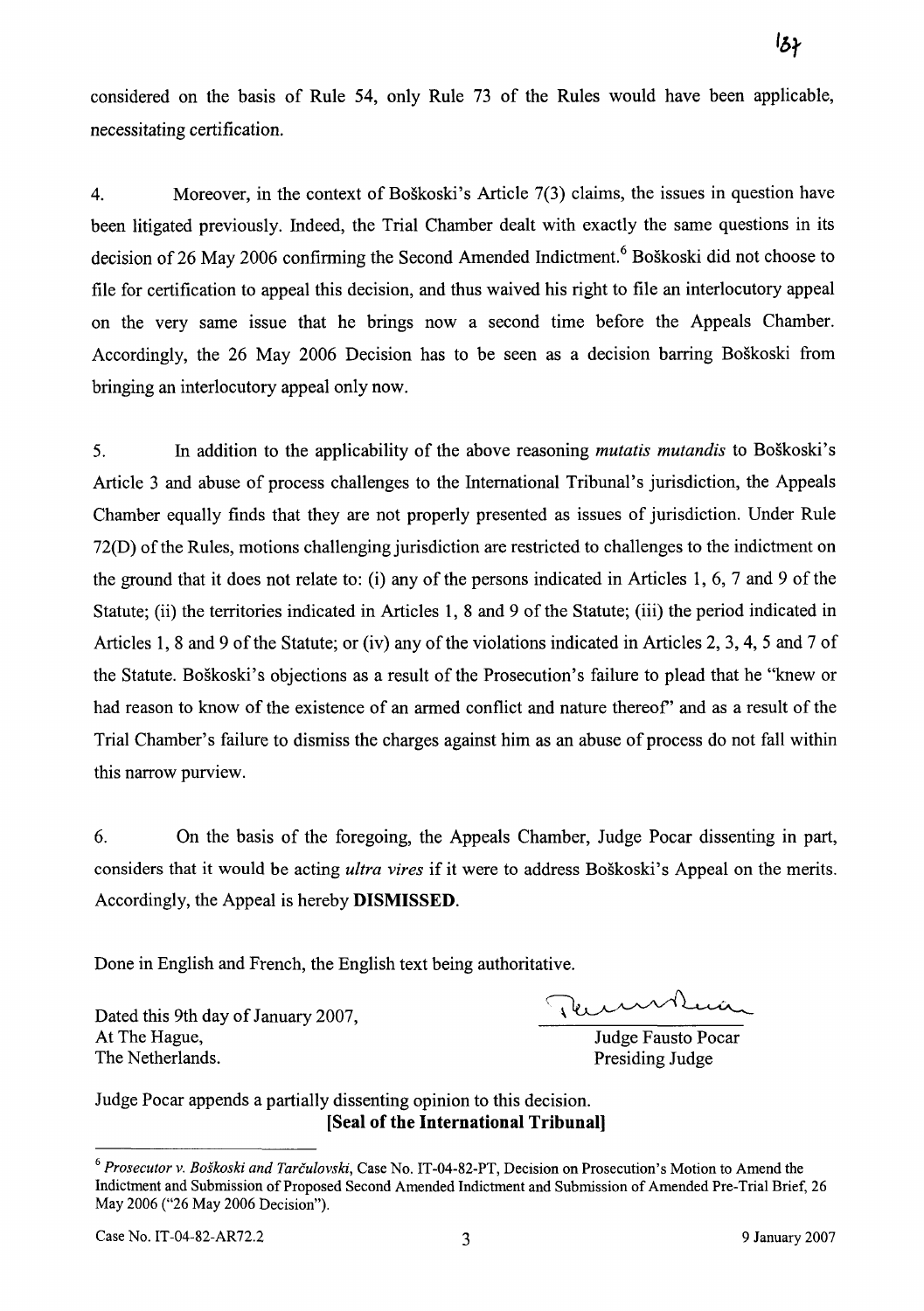#### **PARTIALLY DISSENTING OPINION OF JUDGE POCAR**

1. 1 agree with the majority of the Appeals Chamber's overall disposition of the present Appeal, however, I am not persuaded that Boškoski's challenge to the International Tribunal's jurisdiction pursuant to Article 7(3) of the Statute should have been rejected as inadmissible on procedural grounds and without consideration of the merits. I do concur, however, that Boškoski's challenges under Article 3 and abuse of process are not appropriately challenges to jurisdiction as set out in Article 72 of the Rules.

2. While the majority of the Appeals Chamber correctly notes that Boškoski's motion was not filed before the Trial Chamber under Rule 72, as under that Rule it would have been out of time, 1 am of the view that it was within the Trial Chamber's discretion to allow its admission under Rule 54. However, while relying upon Rule 54, the Trial Chamber was in fact considering, as a matter of substance, a challenge to jurisdiction. In my opinion, as a challenge to jurisdiction under Rule 72(B) gives rise to an appeal as of right, when such a challenge arises under any other Rule from a Trial Chamber, it should also be treated as allowing a right of appeal. Any other interpretation would create the possibility of an accused standing trial on charges that are not properly brought before this Tribunal. As was stated by the Appeals Chamber in *Prosecutor* v. *Tadić*, in its decision on jurisdiction, "[s]uch a fundamental matter as the jurisdiction of the International Tribunal should not be kept for decision at the end of a potentially lengthy, emotional and expensive trial".<sup>7</sup> While that statement was made in relation to whether the International Tribunal had any jurisdiction at all, it is equally applicable to whether the Tribunal's jurisdiction pursuant to Article 7(3) extends to al1 types of criminal activity of subordinates.

3. Further, with respect to the Appeals Chamber finding that BoSkoski waived his right to file an appeal on this issue of Article 7(3) because he failed to seek certification of the Trial Chamber's 26 May 2006 Decision, in which he raised the issue as a defect in the form of the indictment, 1 do not consider that the accused's challenge to the issue as constituting a defect in the form of the indictment should preclude his challenge of the same issue as one of jurisdiction.

4. Accordingly, in my opinion, the interests of resolving matters concerning the Tribunal's jurisdiction at the pre-trial stage and fairness to the accused dictate in favour of determining Boškoski's Appeal, with regard to the issue of Article 7(3) jurisdiction, on its merits.

<sup>&</sup>lt;sup>7</sup> *Prosecutor v Duško Tadić*, Case No. IT-94-AR72, Decision on the Defence Motion for Interlocutory Appeal on Jurisdiction, 2 October 1995, para. 6.